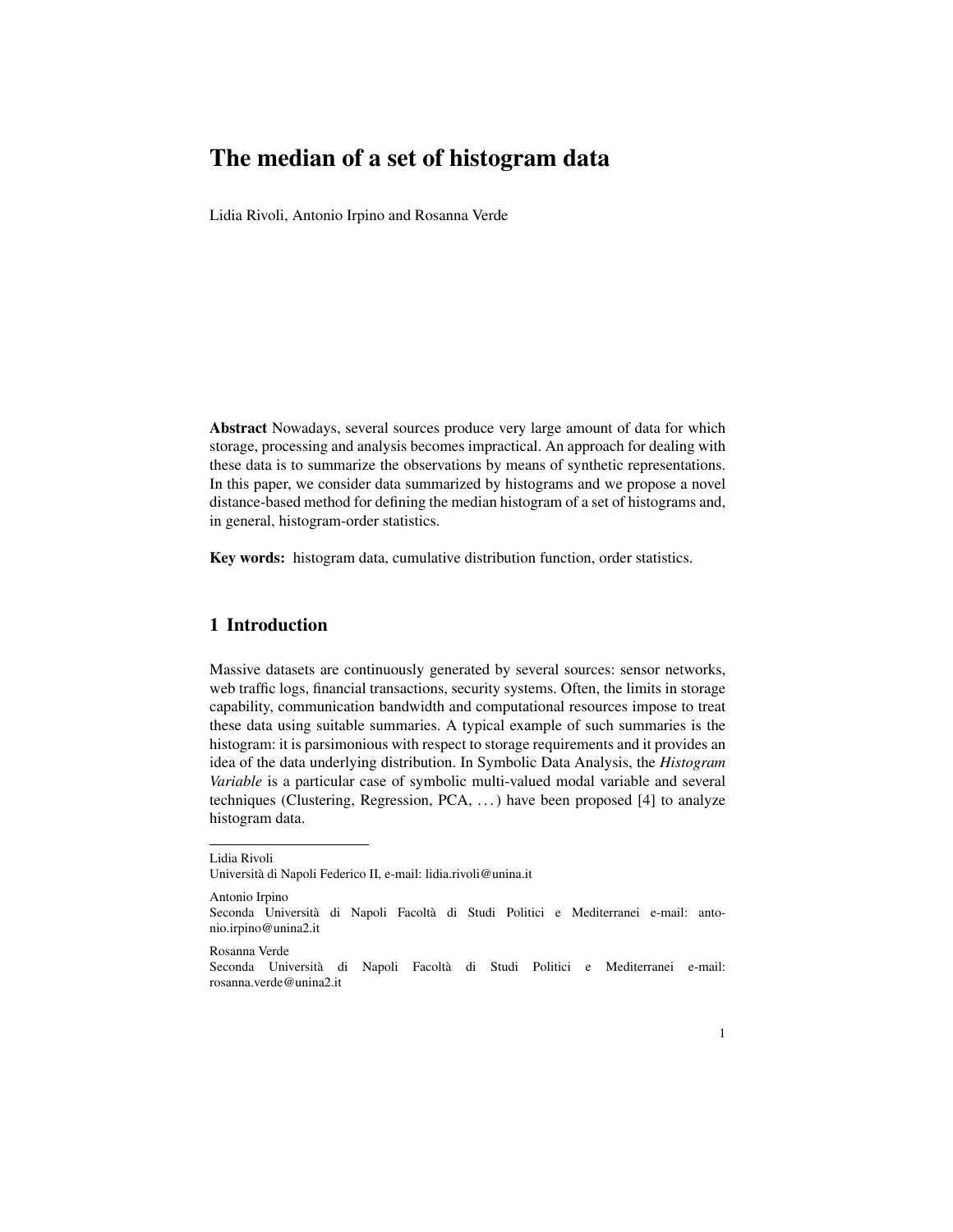In this paper, we deal with data described by means of a set of histograms using a Symbolic Data Analysis (in short SDA) approach with the aim to propose histogram-order statistics for a Histogram Variable. We, specifically, show how to compute the median-histogram and the quartiles-histograms. Basic statistics (like the sample mean or the standard deviation of a histogram variable) have been proposed in [4] and [5].

In general, order statistics depend on the definition of an order relationship and this is not trivial for histograms. Considering a histogram as a particular set-valued description, the issue is very close to the definition of an ordering among multivariate data, while considering histogram as an estimate of density function, we can consider it like a functional data. In multivariate data analysis and in functional data analysis, a proposal for the definition of an ordering among data is based on the concept of *data depth* [3], [2] which measures the degree of centrality of an observation with respect to the whole dataset.

To tackle the ordering definition problem, using the quantile functions associated with each histogram, we propose a method based on the minimization of a  $\ell_1$ Wasserstein distance based criterion. It extends the properties of the classic median and allows to identify a quantile function whose values correspond to the median quantiles of the set of histograms, in a point-wise way.

## 2 Definition of the order statistics

Let **Y** be a continuous variable defined on a finite support  $S = [y; \overline{y}]$ , where *y* and  $\bar{y}$  are the minimum and maximum values of the domain of **Y**. The support **S** is partitioned into a set of contiguous and non overlapping intervals (bins). Thus given *n* observations of **Y**, a histogram  $H$  is a representation of **Y** consisting of a finite number of pairs  $\{(I_k, f_k); k = 1, ..., K\}$  where  $I_k = [\underline{y}_k, \overline{y}_k)$  (with  $\underline{y}_k \leq \overline{y}_k$ ), are the *K* bins of the histogram and  $f_k$  are the associated relative frequencies (that is, the number of observed values contained in  $I_k$  normalized by  $n$ ).

A *Histogram Variable* H is a symbolic multi-valued variable whose realizations are histograms [4]. Let's  ${H_j}_{j=1,\dots,N}$  be a set of *N* realizations of **H** with  $H_i = \{(I_{ik}, f_{ik}); k = 1, \ldots, K_i\}$ . Since it is assumed that the values are uniformly distributed within each interval  $I_{jk} = [\underline{y}_{jk}, \overline{y}_{jk})$ , the cumulative distribution function associated to each  $H_j$  is:

$$
F_j(x) = \begin{cases} 0 & \text{if } x < \underline{y}_{j1}, \\ \sum_{l=1}^{k-1} f_{jl} + \frac{x - \underline{y}_{jk}}{\overline{y}_{jk} - \underline{y}_{jk}} f_{jk}, & \text{if } \underline{y}_{jk} \le x < \overline{y}_{jk}, \\ 1 & \text{if } x \ge \overline{y}_{jkj}.\end{cases}
$$
(1)

The first order statistics for the set  ${H_j}_{j=1,\dots,N}$  which will be defined is the median. Taking into account its proprieties in descriptive statistics and as shown in [1], the *Median histogram* can be defined as the histogram *H<sup>M</sup>* minimizing an appropriate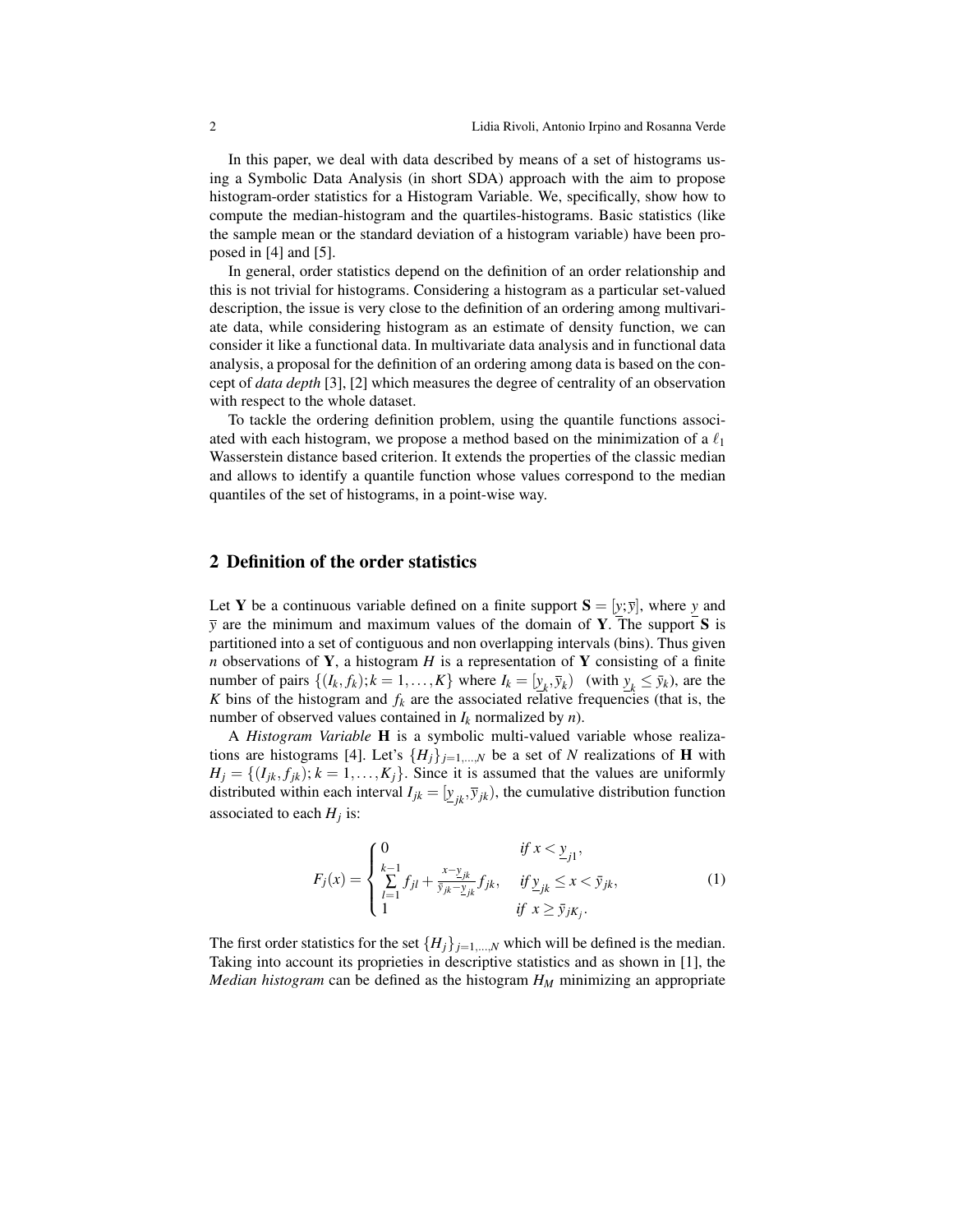The median of a set of histogram data 3

 $\ell_1$  distance between histogram data:

$$
\min_{H_M} \sum_{j=1}^N d_W(H_j, H_M) = \min_{H_M} \sum_{j=1}^N \int_0^1 \left| F_j^{-1}(t) - F_M^{-1}(t) \right| dt,\tag{2}
$$

where  $d_W$  is also known as Wasserstein distance,  $F_j^{-1}$  and  $F_M^{-1}$  are the inverse functions of the cumulative distribution function  $F_j$  and  $F_M$  associated to  $H_j$  and  $H_M$ respectively. For determining *H<sup>M</sup>* or the *Median distribution FM*, we need to consider the cumulated relative frequencies of each bin  $I_{jk}$  that is,  $w_{jk} = \sum_{l=1}^{k} f_{jl}$ ,  $k =$  $1, \ldots, K_j$ . Thus, the set

$$
\mathbf{w} = \{w_{11}, ..., w_{1K_1}, ..., w_{j1}, ..., w_{jK_j}, ..., w_{J1}, ..., w_{JK_J}\}\
$$
(3)

will consist of cumulated relative frequencies associated to all histograms  $H_j$ ,  $j =$ 1,...,*N*. It is evident that  $F_j(x)$  and  $F_{j'}(x)$  can intersect in a point  $x^*$  then, the value  $w^*$  such that  $w^* = F_j(x^*) = F_j(x^*)$  will be put in **w**. The element of **w** are sorted and only different values are kept determining the set:

$$
\mathbf{w} = \{w_1, \dots, w_l, \dots, w_L\},\tag{4}
$$

where  $w_1 = 0$ ,  $w_L = 1$  and  $\max_{1 \le j \le J} K_j \le L \le \sum_{j=1}^J K_j - 1$ .

For each  $l = 1, ..., L$  and for each  $j = 1, ..., N$  the values of  $F_j^{-1}(w_l)$  are known or they can be easily calculated if they are not yet available so that, we can consider the set  $S(w_l) = \left\{ F_{[1]}^{-1}(w_l), \ldots, F_{[j]}^{-1}(w_l), \ldots, F_{[N]}^{-1}(w_l) \right\}$ , containing the ordered quantile values for each fixed *l*. The Median distribution can be defined as the piecewise linear function joining the *L* medians of  $S(w_l)$  that is, the values  $F_{\left[\frac{N+1}{2}\right]}^{-1}(w_l)$ ,  $\forall l = 1,...,L$  if *N* is odds; otherwise, joins the average of values  $F_{\left[\frac{N}{2}\right]}^{-1}(w_l)$  and  $F_{\left[\frac{N}{2}+1\right]}^{-1}(w_l)$   $\forall l = 1, ..., L$ .

In [1], the authors highlight that the definition of Median histogram with an even number of histogram is non unique. They propose of considering a function joining any quantile enclose between  $F_{[\frac{N}{2}]}^{-1}(w_l)$  and  $F_{[\frac{N}{2}+1]}^{-1}(w_l)$   $\forall l = 1,...,L$ . Instead in our proposal, we extend the definition of median used in descriptive statistics with even number of observations.

Furthermore, it is noteworthy that, according to  $(2)$ ,  $H_M$  is the barycenter histogram for the Wasserstein distance so as the Average histogram is the barycenter for the Mallow's distance [5], [6].

Similarly to Median distribution, the *p-th distribution* in the set of the distribution functions  ${F_i(t)}_{i=1,\dots,N}$  is the piecewise linear function which joins the *L* values  $F_{[p]}^{-1}(w_l)$   $\forall l = 1,...,L$  that is, the values which are in the p-th position in each set  $S(w_l)$   $\forall l = 1,...,L$ . We also give the definition of the other order statistics:

• the *Minimum* is the histogram associated to the piecewise linear function obtained joining the values min $S(w_l) \forall l = 1, \ldots, L;$